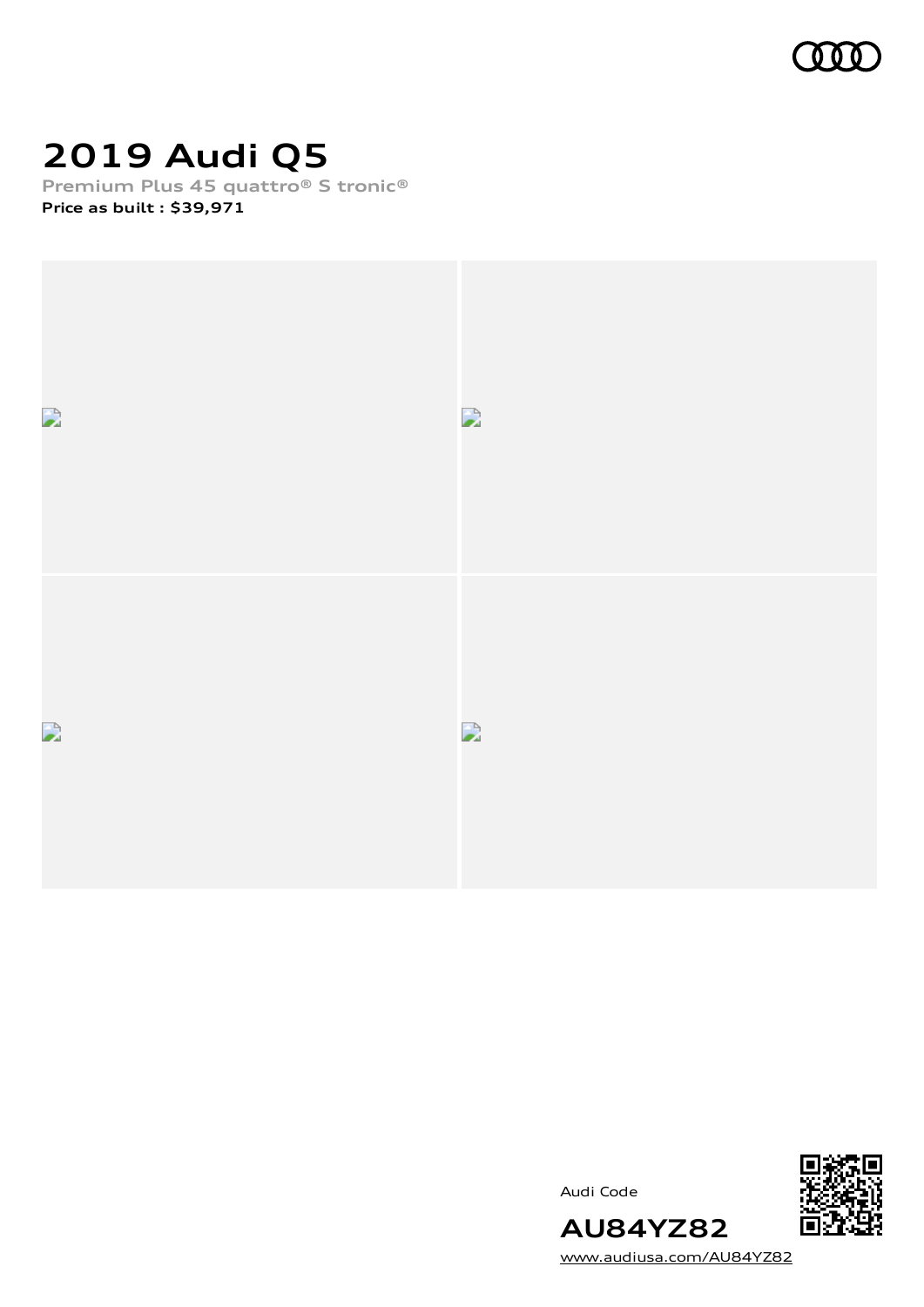### **Summary**

### **Audi 2019 Audi Q5** Premium Plus 45 quattro® S tronic®

**Price as buil[t](#page-10-0)** \$39,971

### **Exterior colour**

Monsoon Gray metallic

### $\overline{\phantom{a}}$

### **Further Information**

|                 | N٥           |
|-----------------|--------------|
| Mileage         | 16,917 miles |
| Type of vehicle | Used car     |

**Warranty**

#### **Interior colour**

| Seats     | Rock Gray              |
|-----------|------------------------|
| Dashboard | Granite Gray/Rock Gray |
| Carpet    | Granite Gray           |
| Headliner | Titanium Gray          |

#### **Audi Code** AU84YZ82

**Your configuration on www.audiusa.com** [www.audiusa.com/AU84YZ82](https://www.audiusa.com/AU84YZ82)

**Commission number** 8b147bb50a0e09a80adf

### **Technical Specifications**

| Engine type                  | 2.0-liter four-cylinder                       |
|------------------------------|-----------------------------------------------|
| stroke                       | Displacement/Bore and 1,984/82.5 x 92.8 cc/mm |
| Torque                       | 273 lb-ft@rpm                                 |
| Top track speed              | 130 mph mph $1$                               |
| Acceleration (0 - 60<br>mph) | 5.9 seconds seconds                           |
| Recommended fuel             | Premium                                       |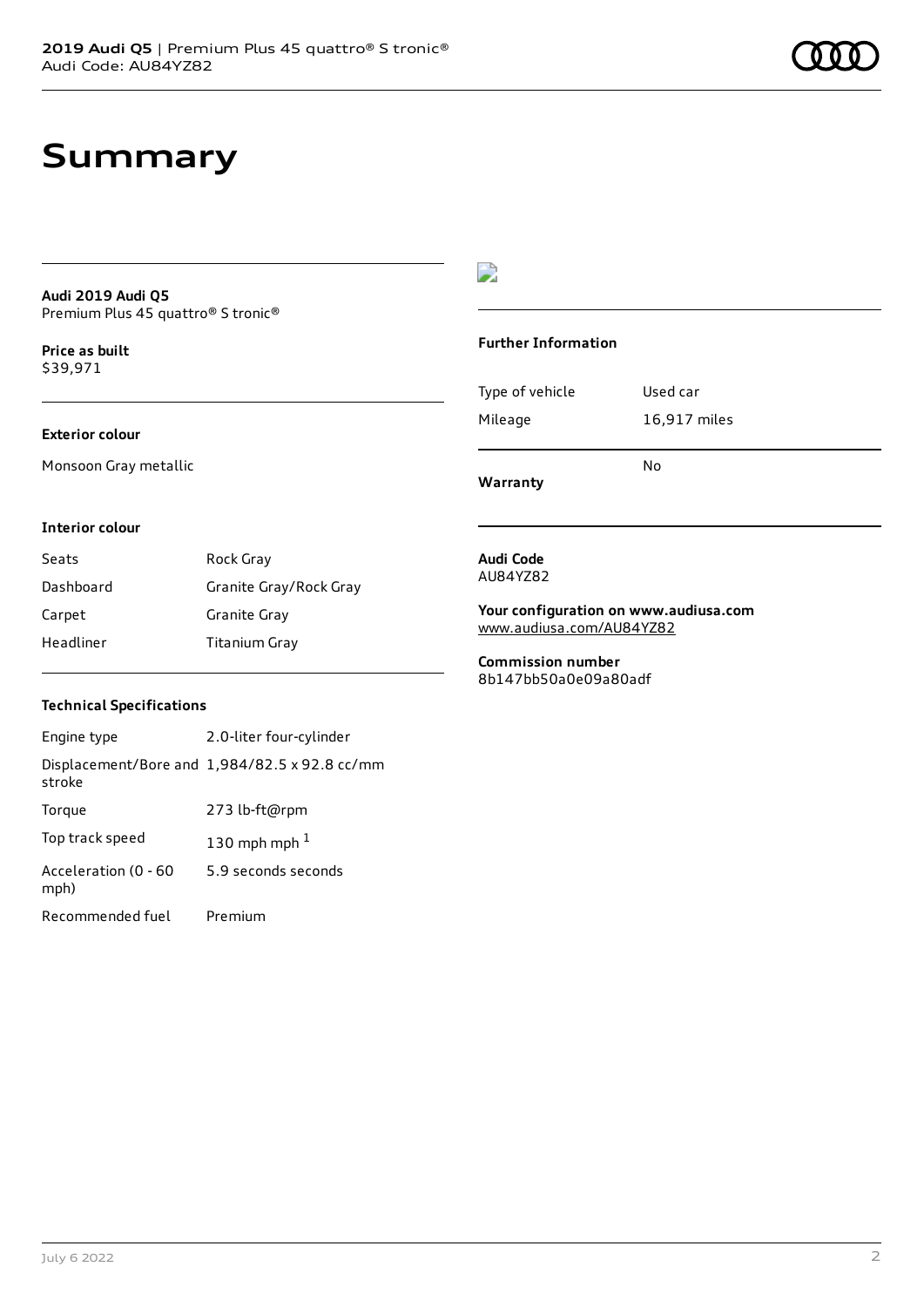# **Equipment**

Monsoon Gray metallic

Audi advanced key-keyless start, stop and entry

Power-adjustable, auto-dimming, power-folding, heated exterior side mirrors with memory

Full LED headlights

Automatic headlights

19" 235/55 all-season tires

19" 5-arm-wing design wheels

Panoramic sunroof

Aluminum door sill inlays

Leather package









**(1/2)**

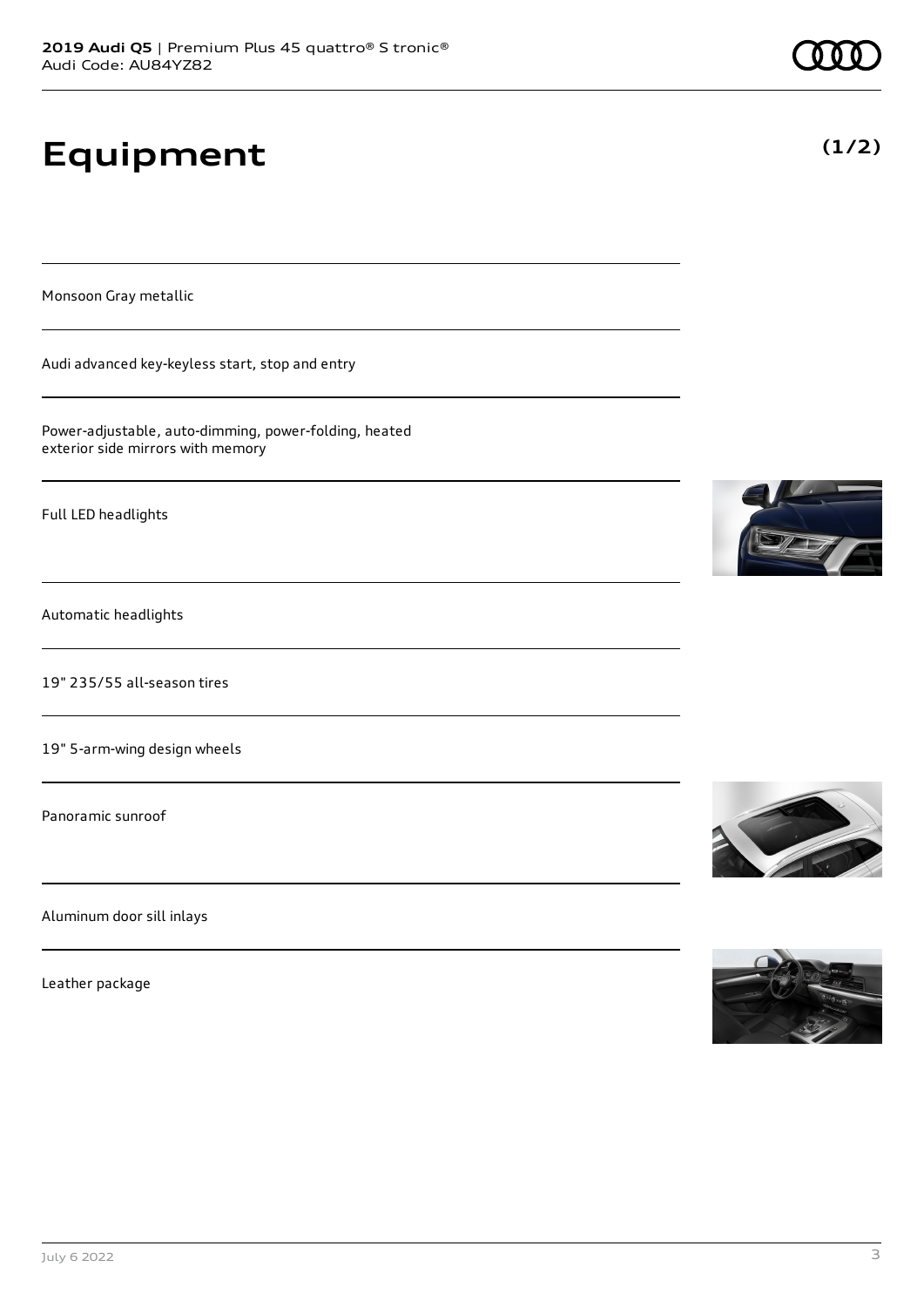# **Equipment**

Parking system plus

Audi pre sense® rear

Audi virtual cockpit (12.3" LCD full digital instrument cluster with up to three visual modes: Infotainment and Classic. S, RS and R8 models also offer Sport mode)

MMI® Navigation plus

Audi connect CARE assistance and security services and sixmonth trial subscription to Audi connect PRIME and Audi connect PLUS online services

MMI® Radio plus with ten speakers and single CD player with MP3 playback capability

Audi side assist

SiriusXM® Satellite Radio

Audi phone box













**(2/2)**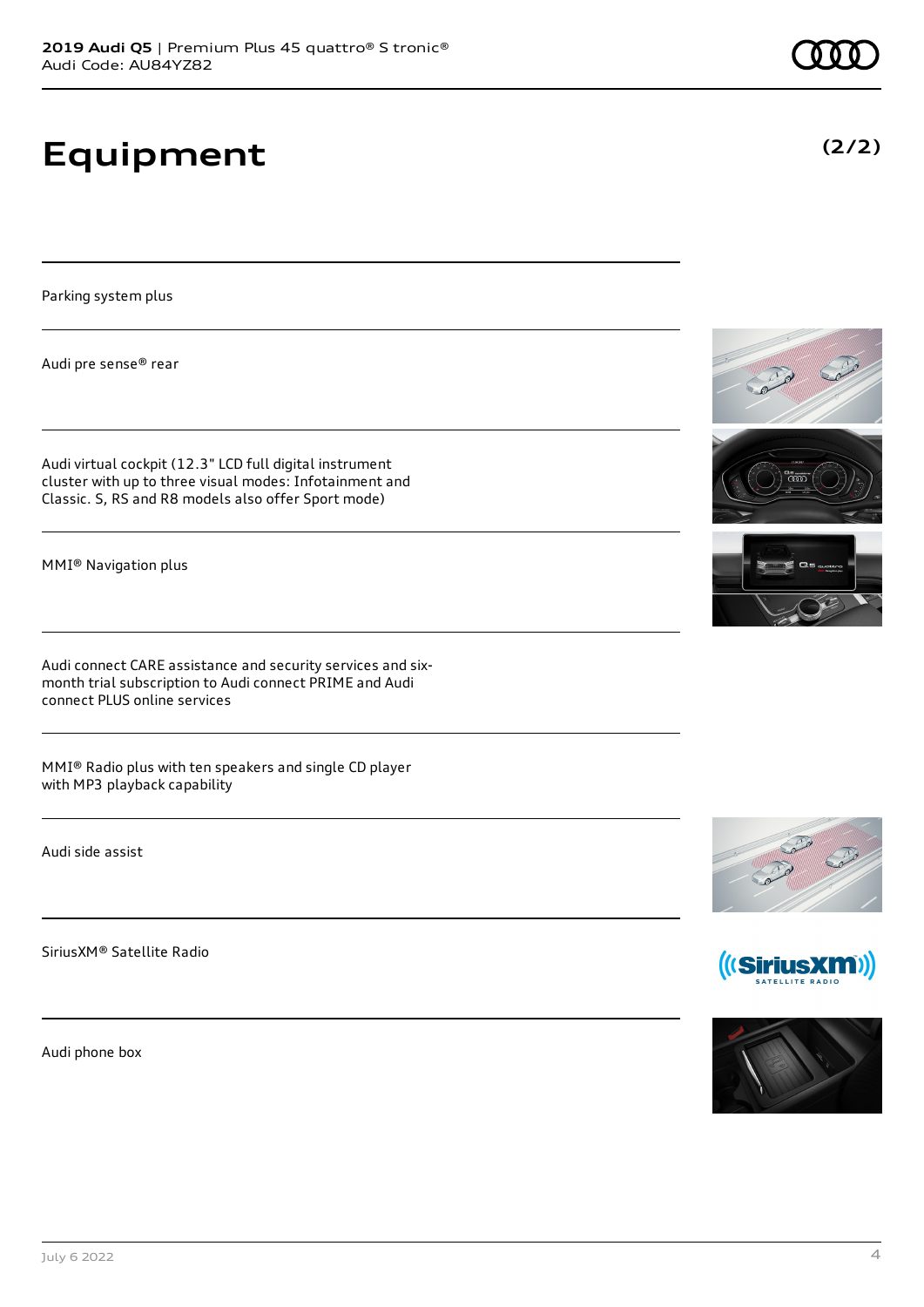## **Standard features**

### **Safety and Security**

| 4UB             | Driver and front passenger airbags                               |
|-----------------|------------------------------------------------------------------|
| UH1             | Electromechanical parking brake                                  |
| 8T2             | Cruise control with coast, resume and<br>accelerate features     |
| VC <sub>2</sub> | Garage door opener (HomeLink®)                                   |
| 4H5             | Electronic child locks                                           |
| OZ7             | Electromechanical power steering                                 |
| 7K6             | Tire-pressure monitoring system                                  |
| 4X3             | Front thorax side airbags and Sideguard®<br>head curtain airbags |
| 3B7             | Lower Anchors and Tethers for Children<br>(LATCH) in rear seats  |
|                 |                                                                  |

| <b>Interior</b>  |                                                                                     |
|------------------|-------------------------------------------------------------------------------------|
| 9AQ              | Three-zone automatic climate control                                                |
| 41 7             | Auto-dimming interior rear view mirror with<br>digital compass                      |
| QQ1              | LED interior lighting package                                                       |
| 1 XW             | Three-spoke multifunction steering wheel                                            |
| 7F <sub>9</sub>  | Leather-wrapped gear selector                                                       |
| 4F7              | Power tailgate                                                                      |
| 5XF              | Driver and front-passenger extendable sun<br>visors with illuminated vanity mirrors |
| 3NS              | Sliding, split folding 40/20/40 rear<br>seatbacks with adjustable recline           |
| N <sub>1</sub> F | Leather seating surfaces                                                            |
| 4A3              | Heated front seats                                                                  |
| 5MG              | Dark Brown Walnut Wood inlays                                                       |

### **Exterior**

| 1D <sub>8</sub> | Provision for towing bracket             |
|-----------------|------------------------------------------|
| 151             | Car jack                                 |
| 1 B A           | Dynamic suspension system                |
| 3S1             | Aluminum roof rails                      |
| 511             | Adaptive rear spoiler                    |
| 8SP             | LED taillights with dynamic turn signals |
| VW1             | Rear privacy glass                       |
| 47B             | Aluminum trim around exterior windows    |
|                 |                                          |

### **Infotainment and Driver Assistance**

| 6K9             | Audi pre sense® basic and Audi pre sense®<br>city                                                                     |
|-----------------|-----------------------------------------------------------------------------------------------------------------------|
| 2H1             | Audi drive select                                                                                                     |
| IW <sub>3</sub> | Audi connect CARE assistance and security<br>services                                                                 |
| UI <sub>2</sub> | Audi smartphone interface including Apple<br>CarPlay <sup>™</sup> and Google™ Android Auto™ for<br>compatible devices |
| KA <sub>2</sub> | Rear view camera                                                                                                      |
| 9VD             | Audi sound system                                                                                                     |

### **Interior**

| OE1 | Storage package       |
|-----|-----------------------|
| 4M3 | Four beverage holders |
| 6N1 | Cloth headliner       |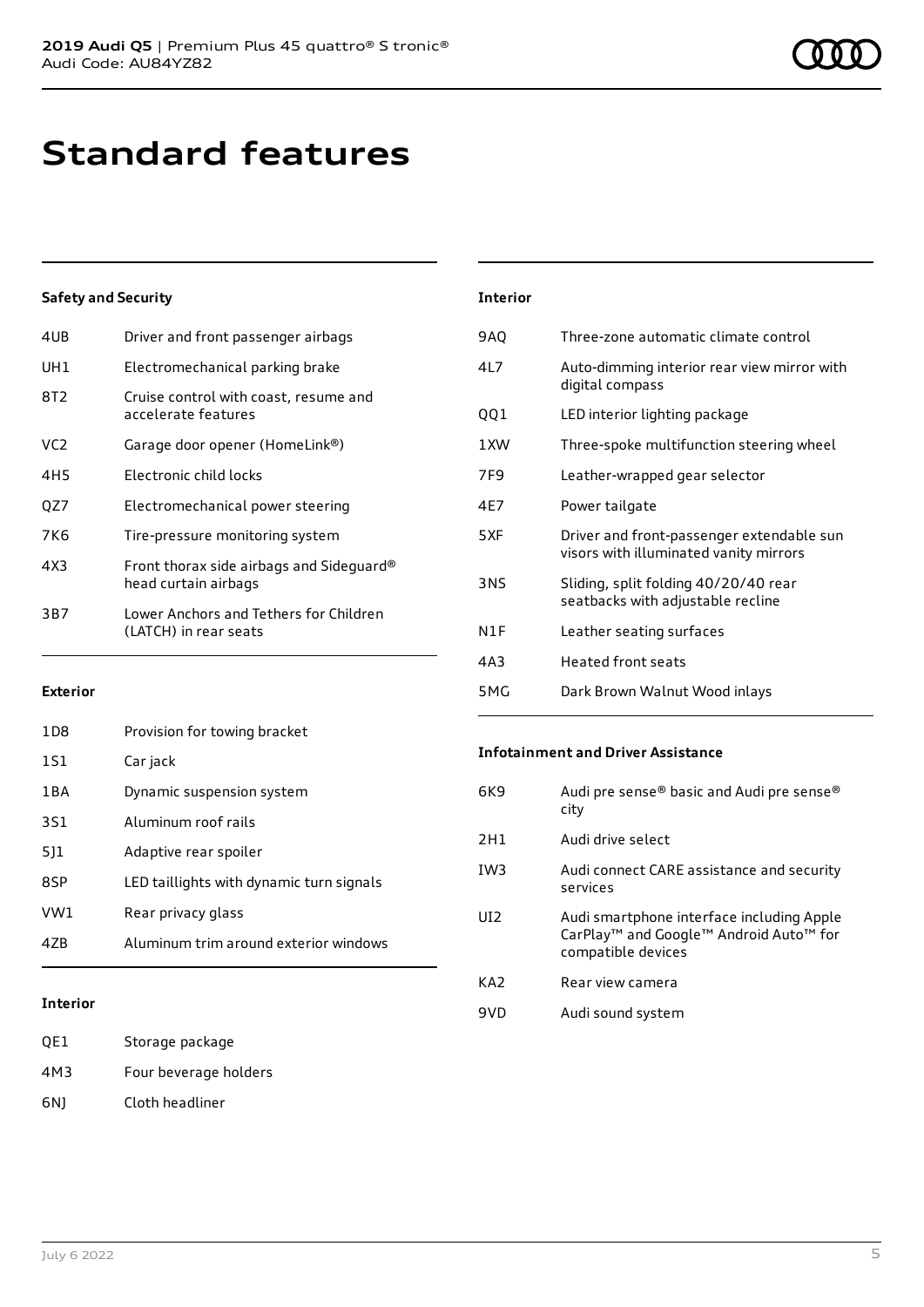# **Dealer remarks**

This 2019 Audi Q5 2.0T Premium Plus in Monsoon Gray Metallic features:Audi Advanced Key, Audi Connect PRIME & PLUS, Audi Phone Box, Audi Pre Sense Rear, Audi Side Assist, Audi Virtual Cockpit, Auto-Dimming Power Folding Mirrors, Convenience Package, Driver Seat Memory, Leatherette Covered Center Console & Door Armrests, LED Headlights, Navigation System, Panoramic Sunroof, Parking System Plus (Front/Rear Acoustic Sensors), Premium Plus Package, Radio: Audi MMI Navigation Plus w/MMI Touch, SiriusXM All Access Service, Stainless Steel Door Sills, USB Charge Ports for Rear Seats, Wheels: 19 5-Arm-Wing Design. Odometer is 13678 miles below market average! 22/27 City/Highway MPGHere at Audi Memphis we strive for excellence in all things. Family owned and operated in the Memphis area for over 25 years, we are dedicated to customer satisfaction and service excellence. Please don't hesitate to contact a member of our sales team today to get more information or to schedule a test drive! Please don't hesitate to give us a call directly at (901)312-7122.Awards: \* 2019 KBB.com 10 Best Luxury SUVs \* 2019 KBB.com Best Buy Awards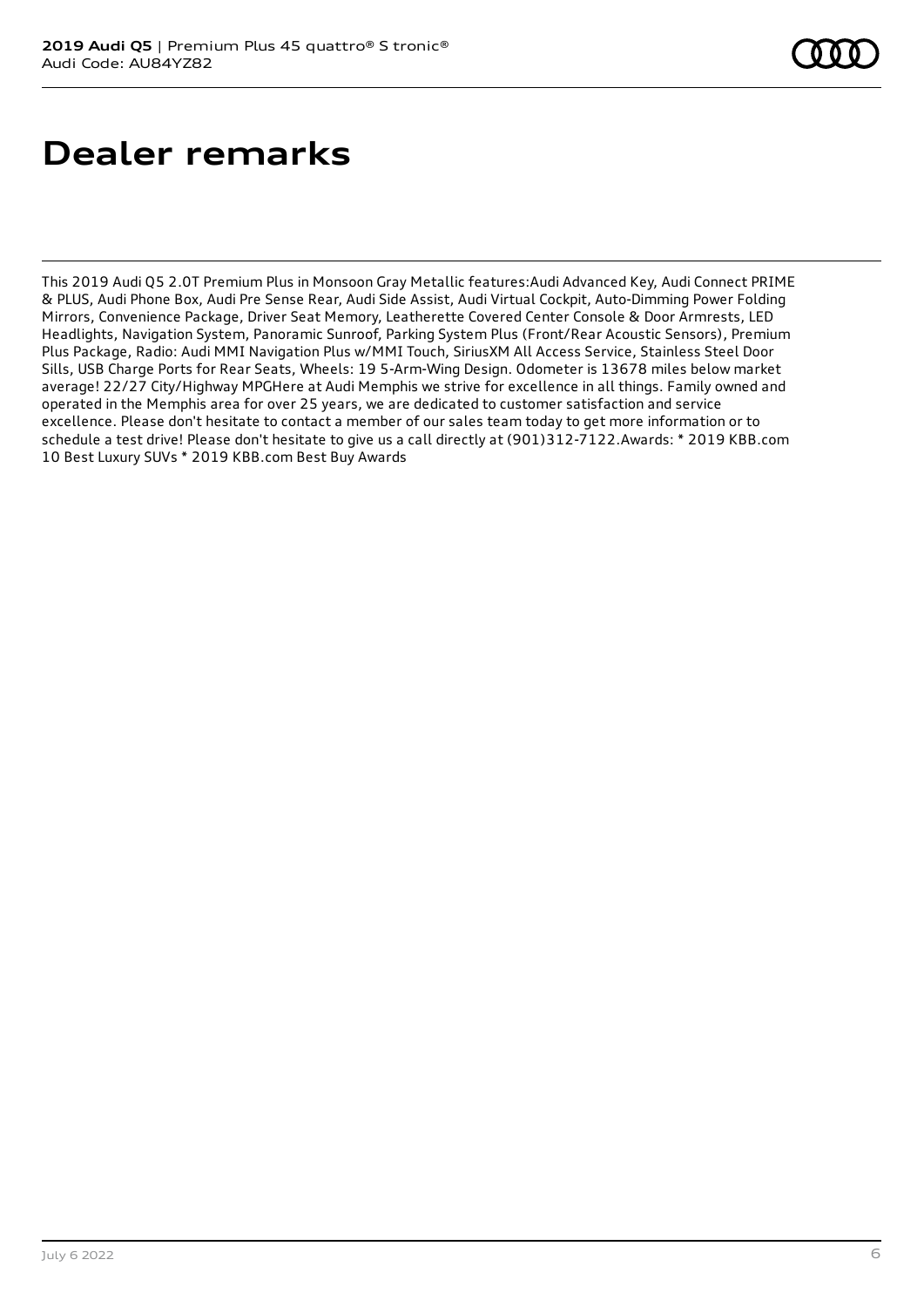### **Technical Specifications**

### **Engineering | Performance**

| Engine type                                 | 2.0-liter four-cylinder                                                                          |
|---------------------------------------------|--------------------------------------------------------------------------------------------------|
| Power Level                                 | 45                                                                                               |
| Max. output ps/hp                           | 248 @ rpm                                                                                        |
| Towing capacity                             | Trailer hitch provision with 4,400-lb<br>maximum towing capacity and 440-<br>lb tongue weight lb |
| Torque                                      | 273 lb-ft@rpm                                                                                    |
| Valvetrain                                  | 16-valve DOHC with Audi valvelift<br>system                                                      |
| Acceleration (0 - 60<br>mph)                | 5.9 seconds seconds                                                                              |
| Engine block                                | Cast-iron                                                                                        |
| Induction/fuel injection Turbocharged/TFSI® |                                                                                                  |
| Cylinder head                               | Aluminum-alloy                                                                                   |
| stroke                                      | Displacement/Bore and 1,984/82.5 x 92.8 cc/mm                                                    |
| Top track speed <sup>1</sup>                | 130 mph mph                                                                                      |

#### **Electrical system**

| Alternator | 110-150 A   |
|------------|-------------|
| Battery    | 420 A/75 Ah |

### **Transmission | Drivetrain**

| Gear ratios: 6th         | 0.508:1                                                                                                                                                   |
|--------------------------|-----------------------------------------------------------------------------------------------------------------------------------------------------------|
| Gear ratios: Final Drive | 5.302:1                                                                                                                                                   |
| Gear ratios: 7th         | 0.386:1                                                                                                                                                   |
| Gear ratios: 4th         | 1.057:1                                                                                                                                                   |
| Transmission             | Seven-speed S tronic <sup>®</sup> dual-clutch<br>automatic transmission and<br>quattro <sup>®</sup> all-wheel drive with ultra <sup>®</sup><br>technology |
| Gear ratios: 2nd         | 2.190:1                                                                                                                                                   |
| Gear ratios: 3rd         | 1.517:1                                                                                                                                                   |
| Gear ratios: Reverse     | 2.750:1                                                                                                                                                   |
| Gear ratios: 1st         | 3.188:1                                                                                                                                                   |
|                          |                                                                                                                                                           |

### **Steering**

| Steering type                              | Electromechanical power steering<br>system |
|--------------------------------------------|--------------------------------------------|
| Turning diameter, curb- 38.4 ft<br>to-curb |                                            |
| Steering ratio                             | 15.8:1                                     |
| <b>Suspension</b>                          |                                            |
| Front axle                                 | Five-link front suspension                 |

| Rear axle | Five-link rear suspension |
|-----------|---------------------------|
|           |                           |

### **Brakes**

| Front brakes | 13.3 (ventilated disc) in |
|--------------|---------------------------|
| Rear brakes  | 13.0 (ventilated disc) in |

### **(1/2)**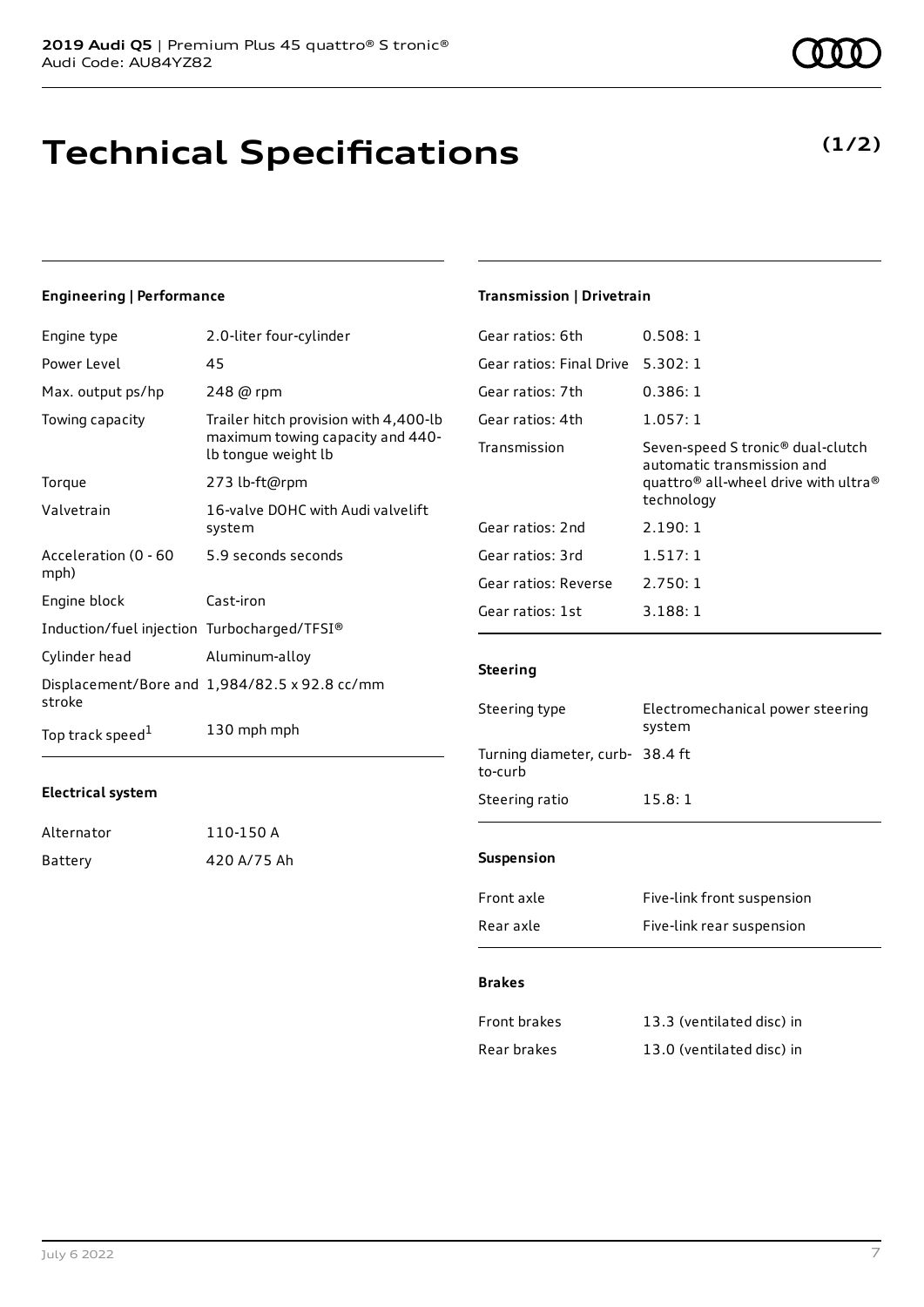### **Technical Specifications**

**Body**

### Material Multi-material body construction (steel and aluminum composition) **Warranty | Maintenance**

| Warranty    | 4-year/50,000-mile Audi New<br>Vehicle Limited Warranty                                   |
|-------------|-------------------------------------------------------------------------------------------|
| Maintenance | 12-month/10,000-mile (whichever<br>occurs first) NO CHARGE first<br>scheduled maintenance |

### **Exterior Measurements**

| Height                           | 65.3 in  |
|----------------------------------|----------|
| Overall width without<br>mirrors | 74.5 in  |
| Length                           | 183.6 in |
| Wheelbase                        | 111.0 in |
| Drag coefficient                 | 0.32 Cw  |
| Overall width with<br>mirrors    | 84.3 in  |
| Track rear                       | 63.3 in  |
| Track front                      | 63.6 in  |
| Curb weight                      | 4,045 lb |
| Ground clearance,<br>loaded      | 8.2 in   |

#### **Interior measurements**

| Seating capacity                          | 5                      |
|-------------------------------------------|------------------------|
| Shoulder room, rear                       | 56.5 in                |
| Head room with front<br>sunroof           | 40.2 in                |
| Leg room, rear                            | 37.8 in                |
| Shoulder room, front                      | 57.7 in                |
| Head room with rear<br>sunroof            | 37.7 in                |
| Head room, rear                           | 39.3 in                |
| Leg room, front                           | 41.0 in                |
| Head room, front                          | 41.7 in                |
| Cargo volume, rear<br>seatbacks up/folded | 25.1/53.1 cu ft, cu ft |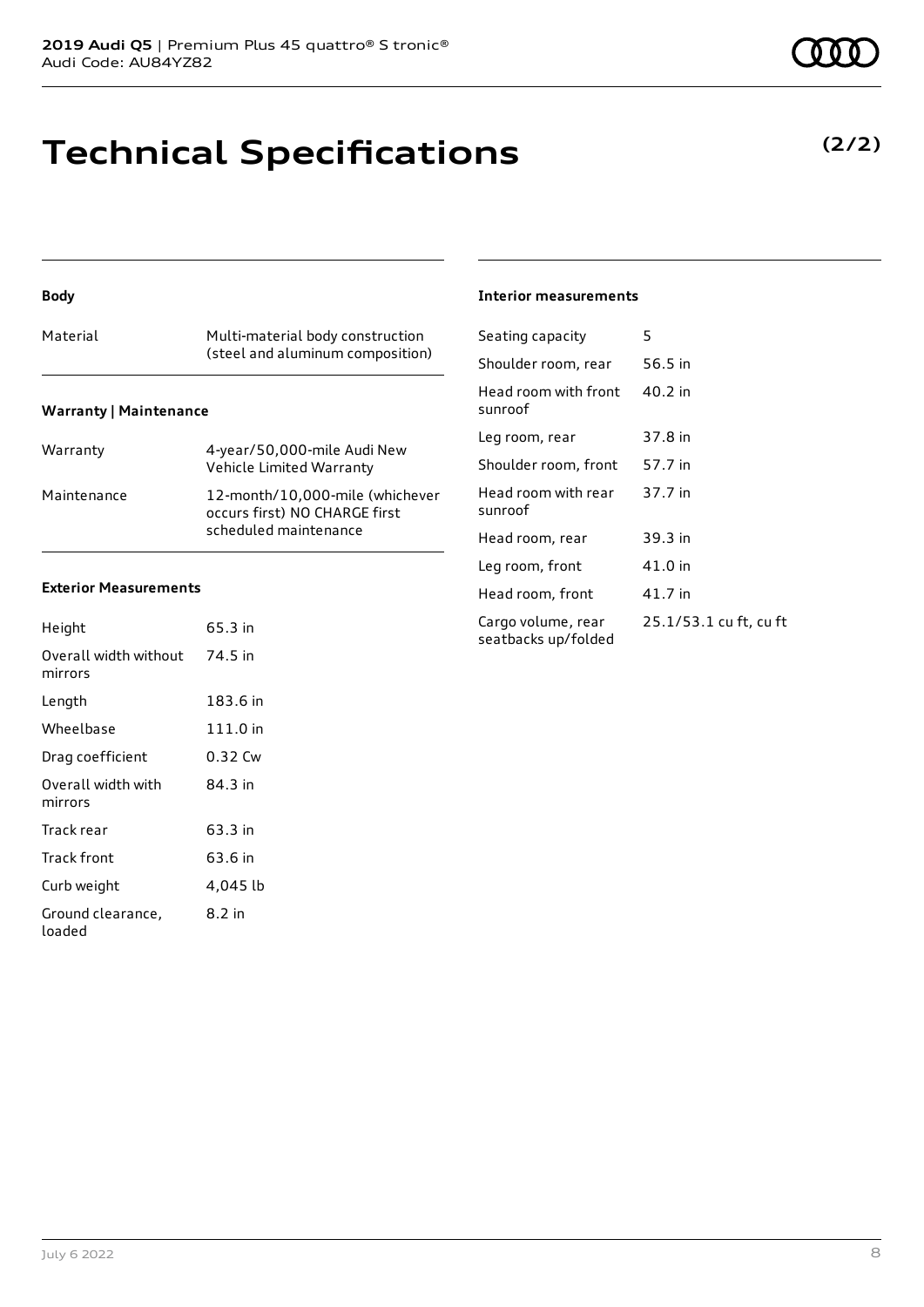### **Consumption- and emission**

**Consumption by NEDC**

combined 24 mpg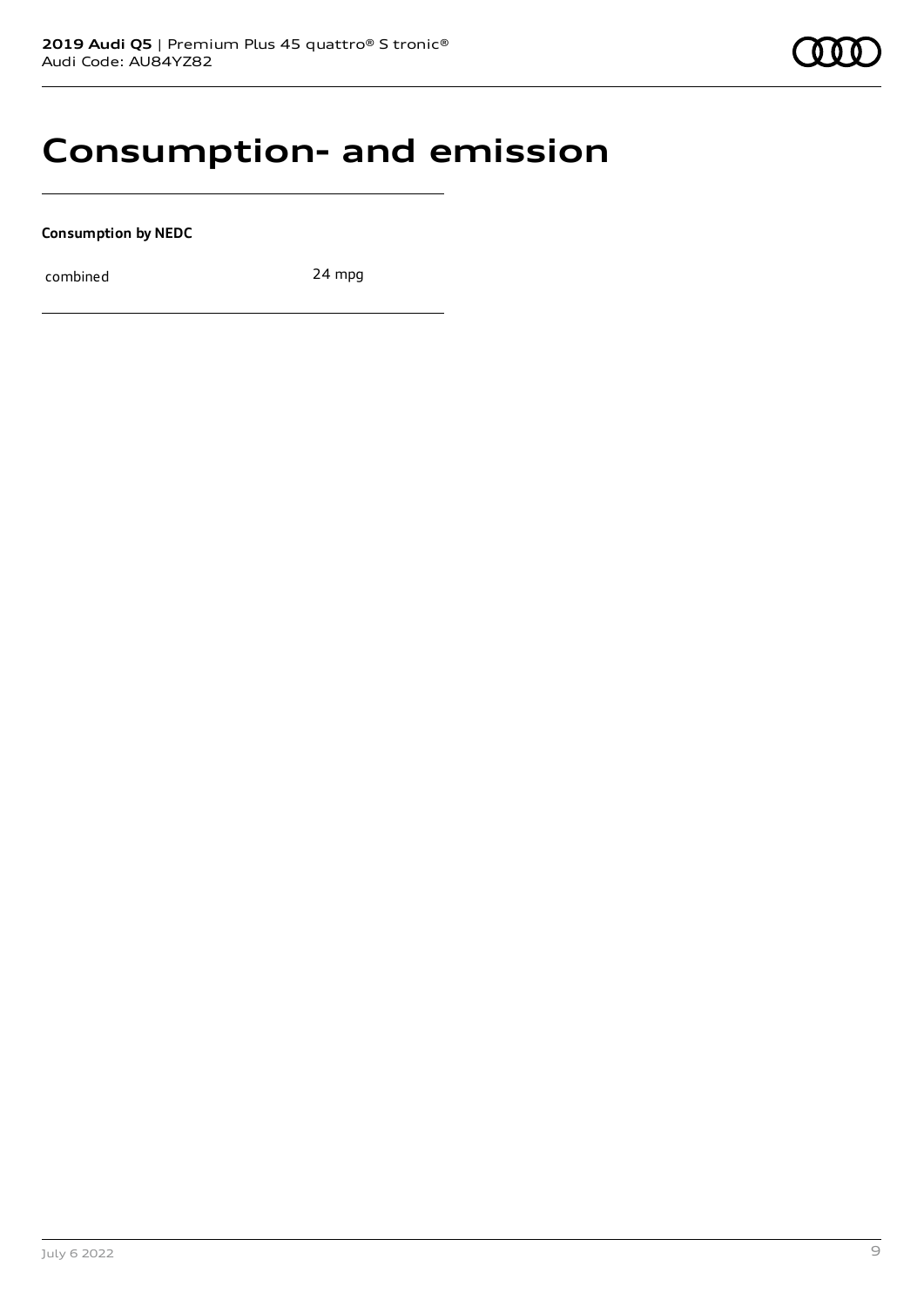### **Contact**

Dealer **Audi Memphis**

1825 Covington Pike 38128 Memphis TN

Phone: +19013888989 FAX: 9013732022

www: [https://www.audimemphis.com](https://www.audimemphis.com/)